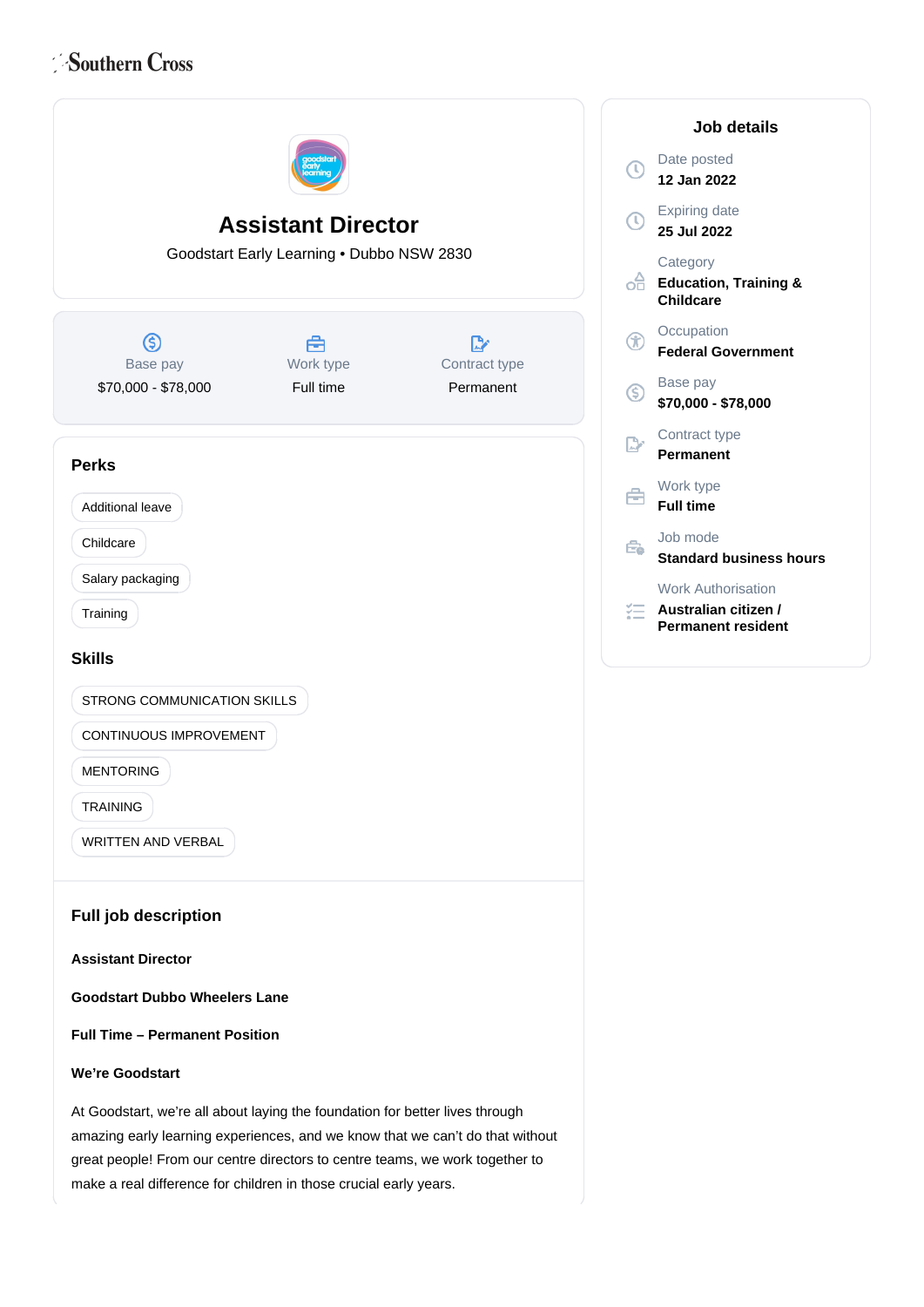Safety, health and wellbeing are more than just words to us, they are a personal commitment and a promise we make to our children, our families and each other every day.

We're Goodstart – a not-for-profit with a vision for Australia's children to have the best possible start in life.

## **Our Centre**

Goodstart Early Learning Child Care Centre Dubbo - Wheelers Lane is a 78 place centre located in a residential area, close to schools, shops and main roads making the daily drop-off and pick-up more convenient.

Our centre is equipped with large classrooms – from Nursery to Kindergarten / Preschool - and playgrounds, catering for children aged from six weeks through to five years. We also offer before and after school care and vacation care for children up to 12 years of age. We cater for each child at an individual level through play-based learning, in order to inspire a love of learning and investigation.

This centre's opening hours are 6:30am-6:30pm.

This role is a full-time permanent position – 38 hours a week.

#### **Your Impact**

As the Assistant Director at Goodstart Dubbo Wheelers Lane you will use your experience and leadership qualities to engage and motivate your centre team to drive continuous improvement in all aspects across centre operation and to extend your network of relationships with children, families, and educators. You will work in collaboration with your centre leadership team.

You will establish respectful and reciprocal relationships with families and engage in networks within the centre's local community.

#### **You'll help achieve this by**

- Having a Diploma in Early Childhood Education (or an approved Diploma level qualification recognised by ACECQA)
- Support the centre director in the leadership of the team to provide highquality early learning and care
- Mentor and build capabilities within the centre team
- Be responsible for the overall management of the centre in the centre director's absence
- Use and implement the Goodstart Practice Guide
- Have strong communication skills both written and verbal
- A&R experience would be highly desirable

## **What Goodstart can offer you?**

- Job security and stability
- Professional development and training